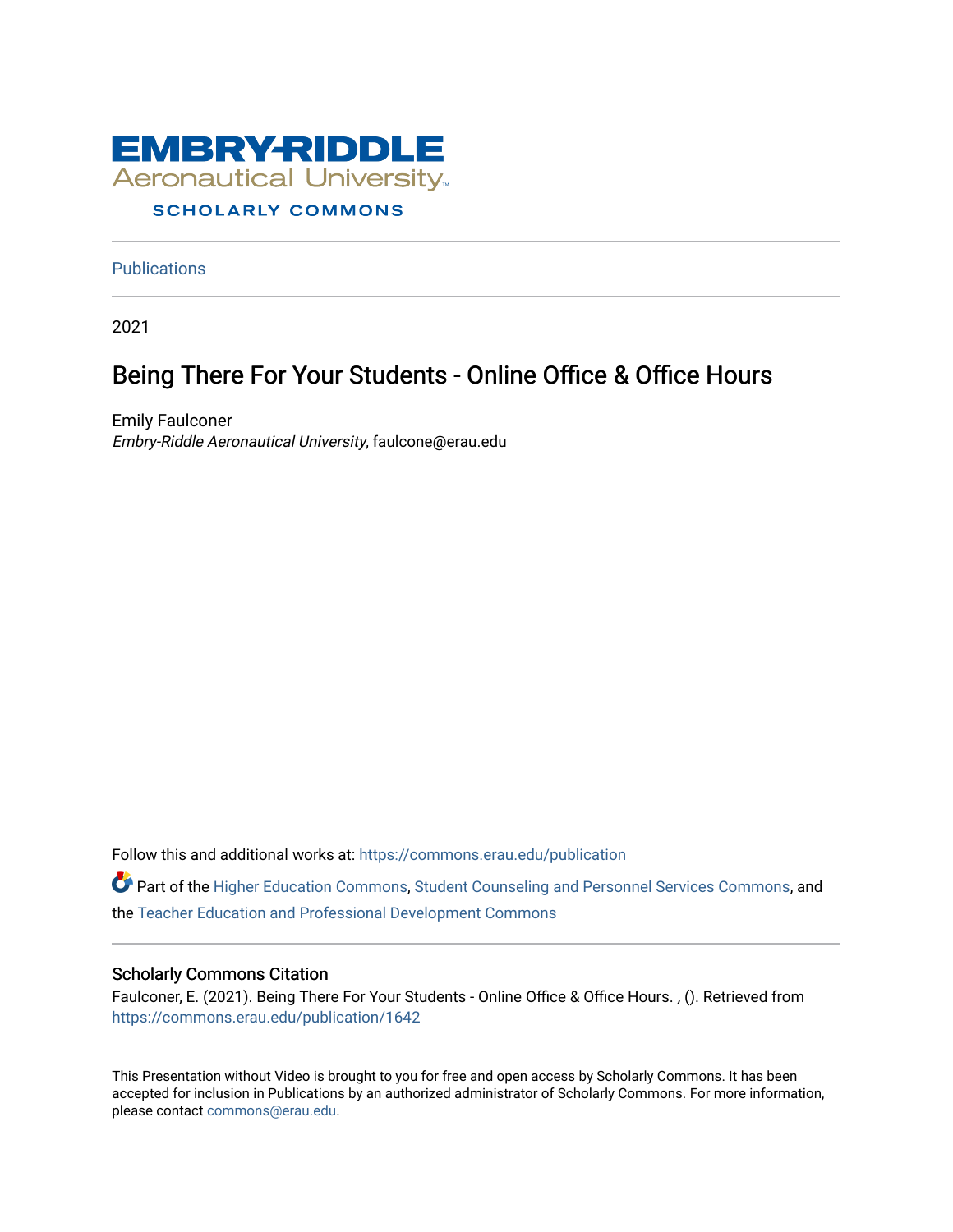

Being There For Your Students

Online Office & Office Hours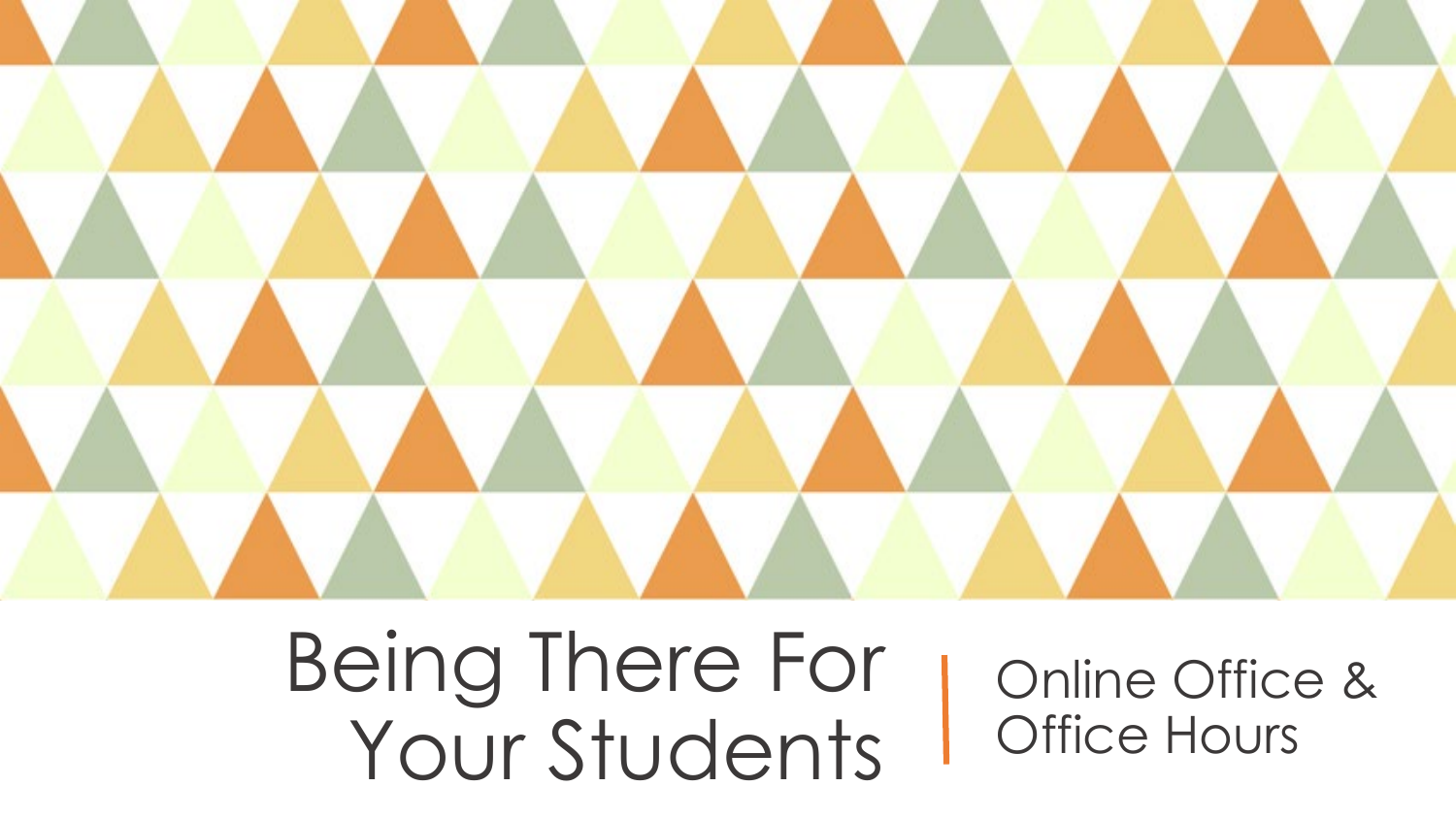### **Instructor presence** personalizes the online learning experiences

- Persona factors that build student's impressions of you
- Social Presence connections you foster
- Instructional Presence how you guide students through learning

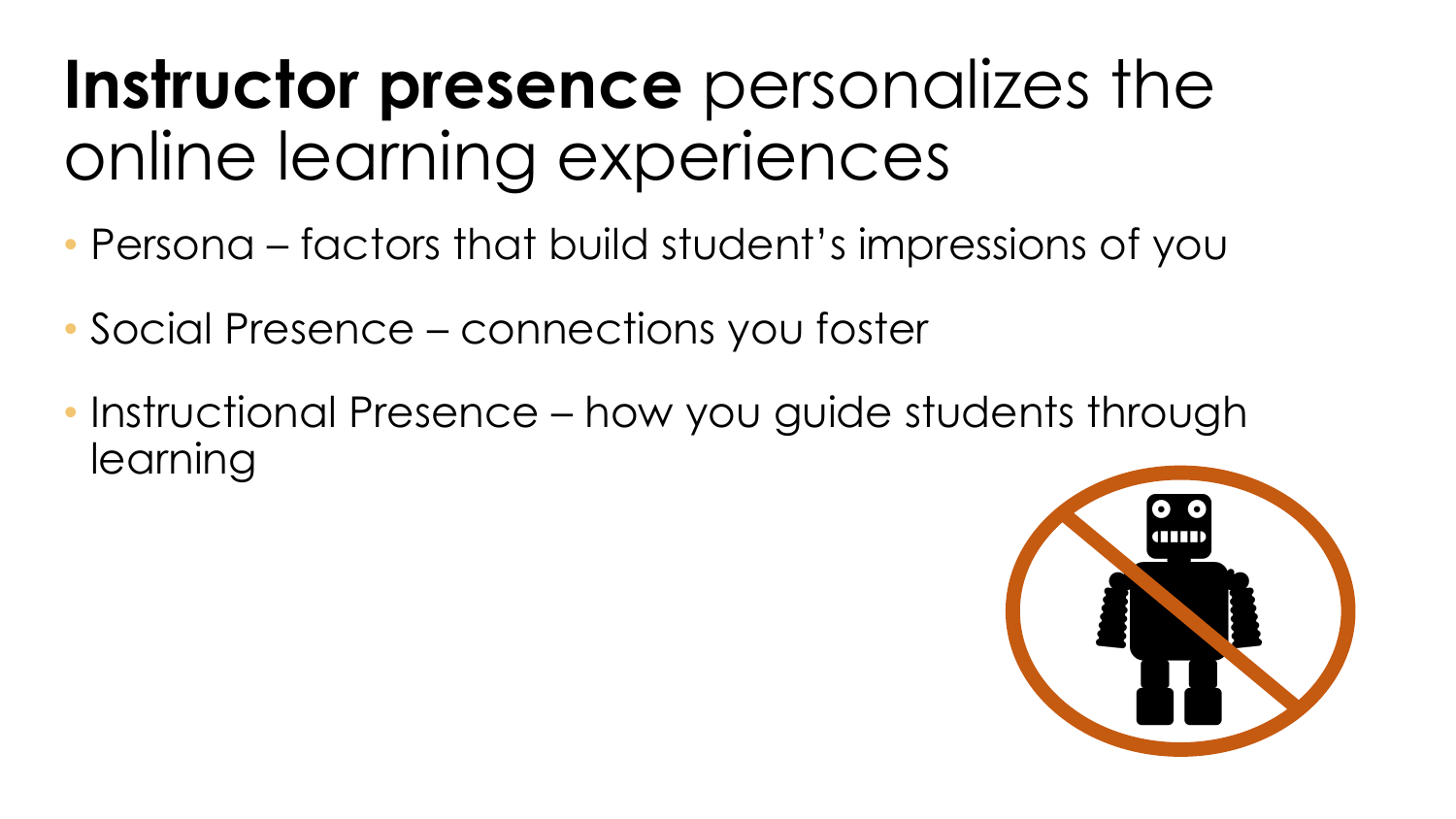### **Put your Online Office to use: Q&A**

- Challenge Question
- Extra Practice
- Generate an FAQ

**Challenge Question: Which of the following** cannot exist? (there may be more than one)

a) 
$$
n = 4, l = 4, ml = -2, ms = +1/2
$$

b) 
$$
n = 3, l = 2, ml = 1, ms = 1
$$

c) 
$$
n = 4, l = 3, ml = 0, ms = +1/2
$$

d) 
$$
n = 1, l = 0, ml = 0, ms = +1/2
$$

e) 
$$
n = 0, l = 0, m_1 = 0, m_s = +1/2
$$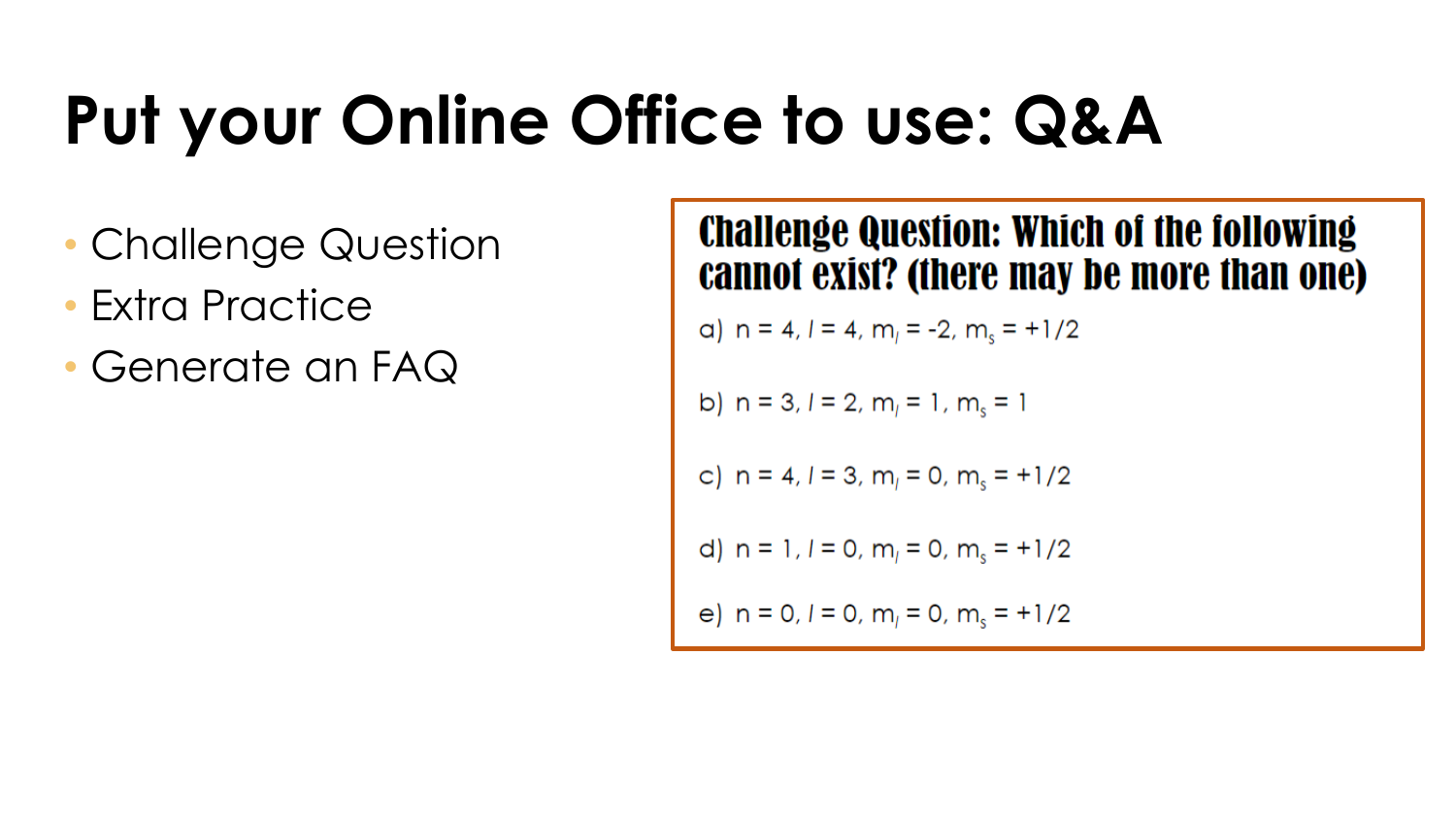## **Put your Online Office to use: Teaching**

- Looking forward to the next Module
	- Share helpful resources
	- Mini-lecture
	- Tips for Success
- One-to-Many Feedback Debrief



Use this thread for Module 3. I have a few worksheets here to practice the concepts from this module. You are welcome to post and discuss questions and answers here.

Writing Formulas for Ionic Compounds a

Lewis Structures **n** 

Here is a supplemental lecture: Module 3 Supplemental Lecture Lewis Structures **Minimize File Preview** 

> $of 11$ **ZOOM** Page

#### Many times, single bonds will not satisfy the octet rule with the total number of valence electrons present; double or triple bonds may be needed to obtain octets

#### Lets investigate Ethene  $(C_2H_4)$

**Step 1:** Electronegativity values:  $H = 2.20$ ,  $C = 2.55$ <br>Again with the exceptions here ... carbon has higher electronegativity by<br>hydrogen in the middle simply won't work due to a max of 2e<sup>-</sup>

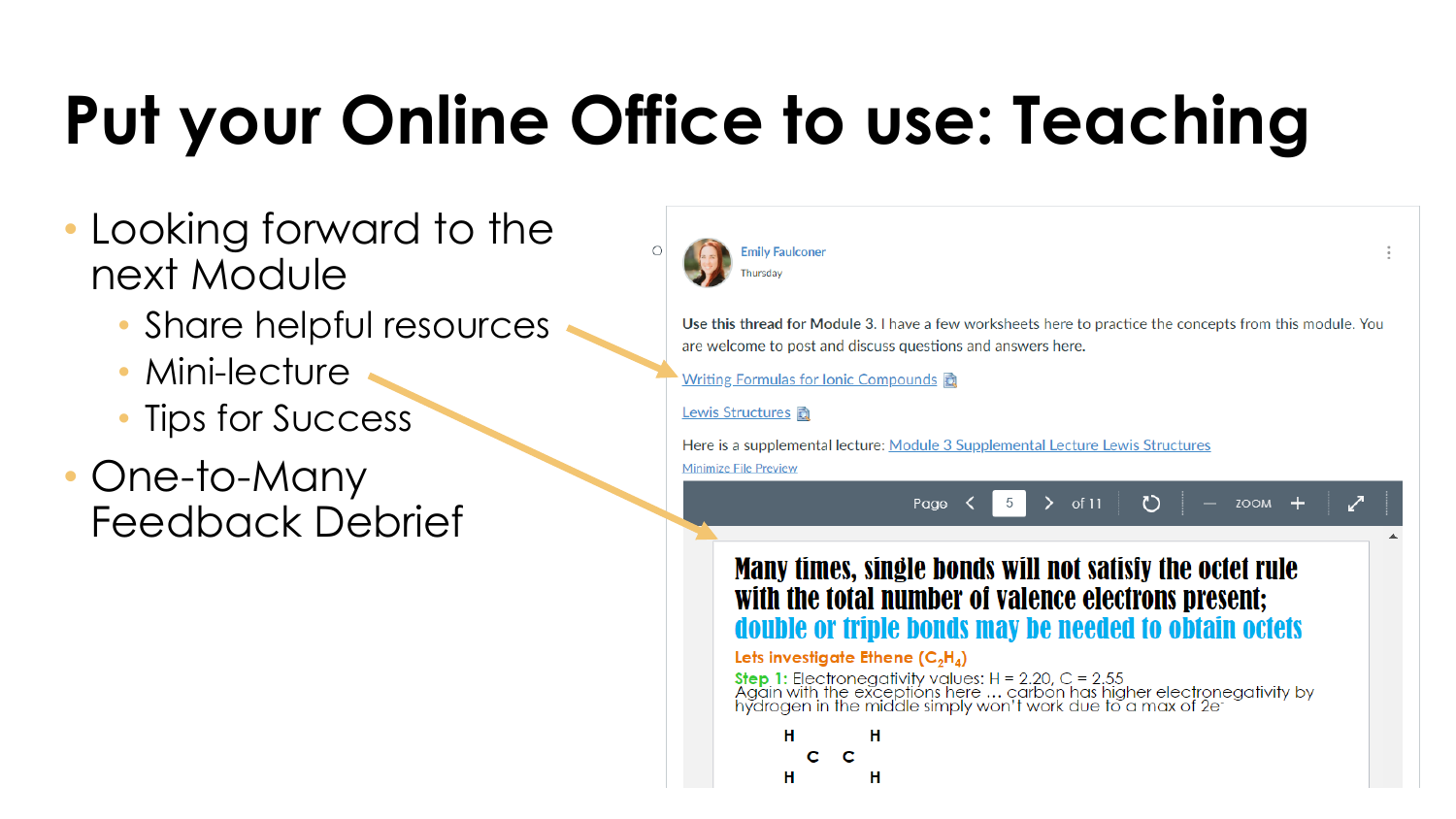## **Put your Online Office to use: You Ask**

- Low-stakes feedback
- Metacognitive prompts

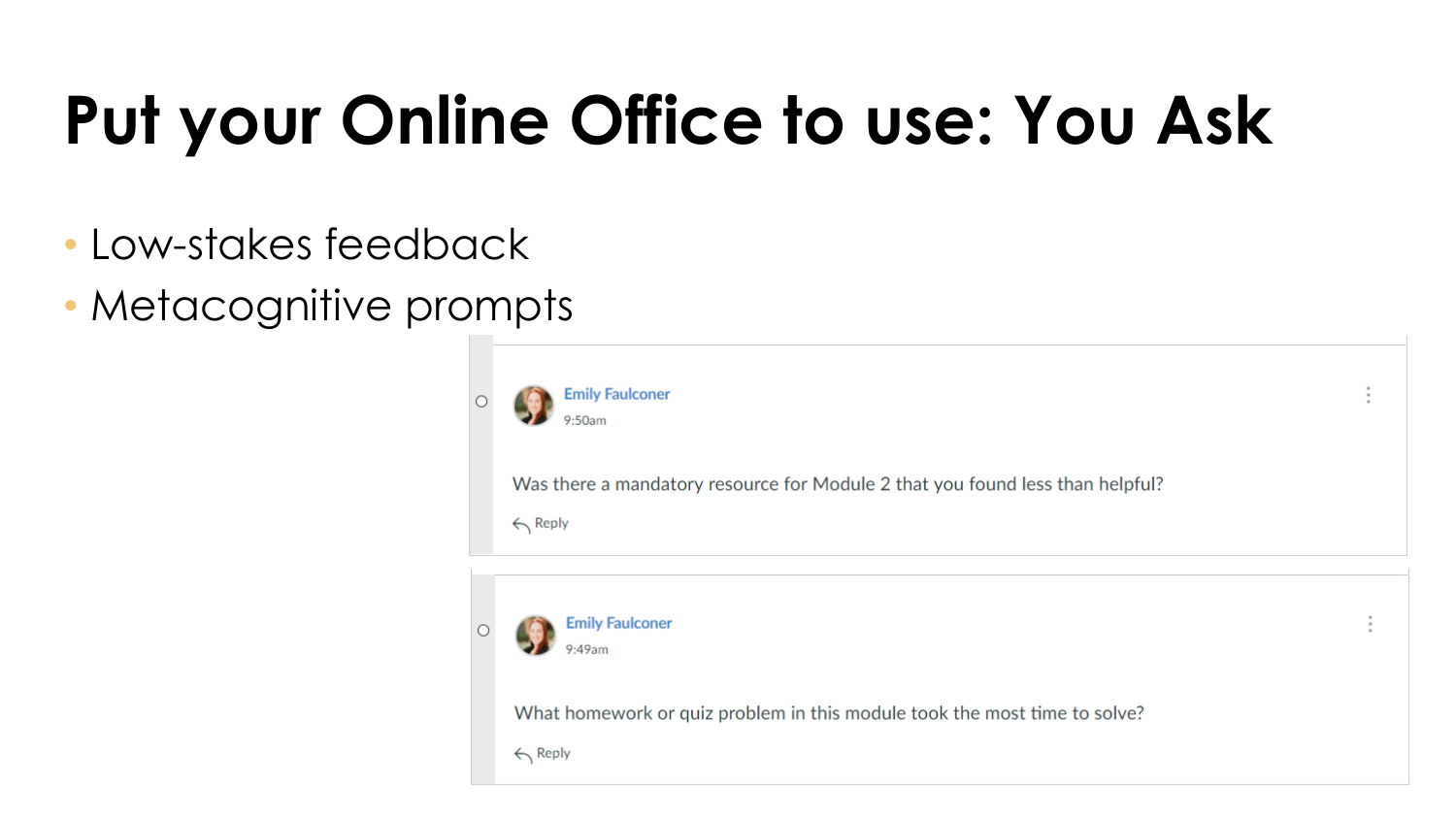# **Easter Eggs and Coffee**



Upon successful completion of this module, you will be able to:

- 1. Given a measurement or calculation, evaluate calculations for proper use of significant figures.
- 2. Given a value in scientific notation, convert to standard form (and vice versa) without error.
- 3. Given a value with units reported (e.g. temperature, mass, volume, etc.), convert to another unit without error.
- 4. Given a description of a material, classify matter as either a pure substance (element or compound) or mixture (homogeneous or heterogeneous).
- 5. Classify an observed property as physical or chemical and intensive or extensive.
- 6. Modify the construction of an atom to illustrate the formation of ions or new elements with changes in the numbers of specific subatomic particles.
- 7. Given the atomic number and the mass number of an atom (or a periodic table), state the number of protons, neutrons, and electrons in a neutral atom, ion, or isotope.
- 8. Navigate the periodic table to predict chemical properties and atomic charge.
- 9. Brainstorm connections between real-world chemistry and course content.  $\mathbf{R}$   $\alpha$



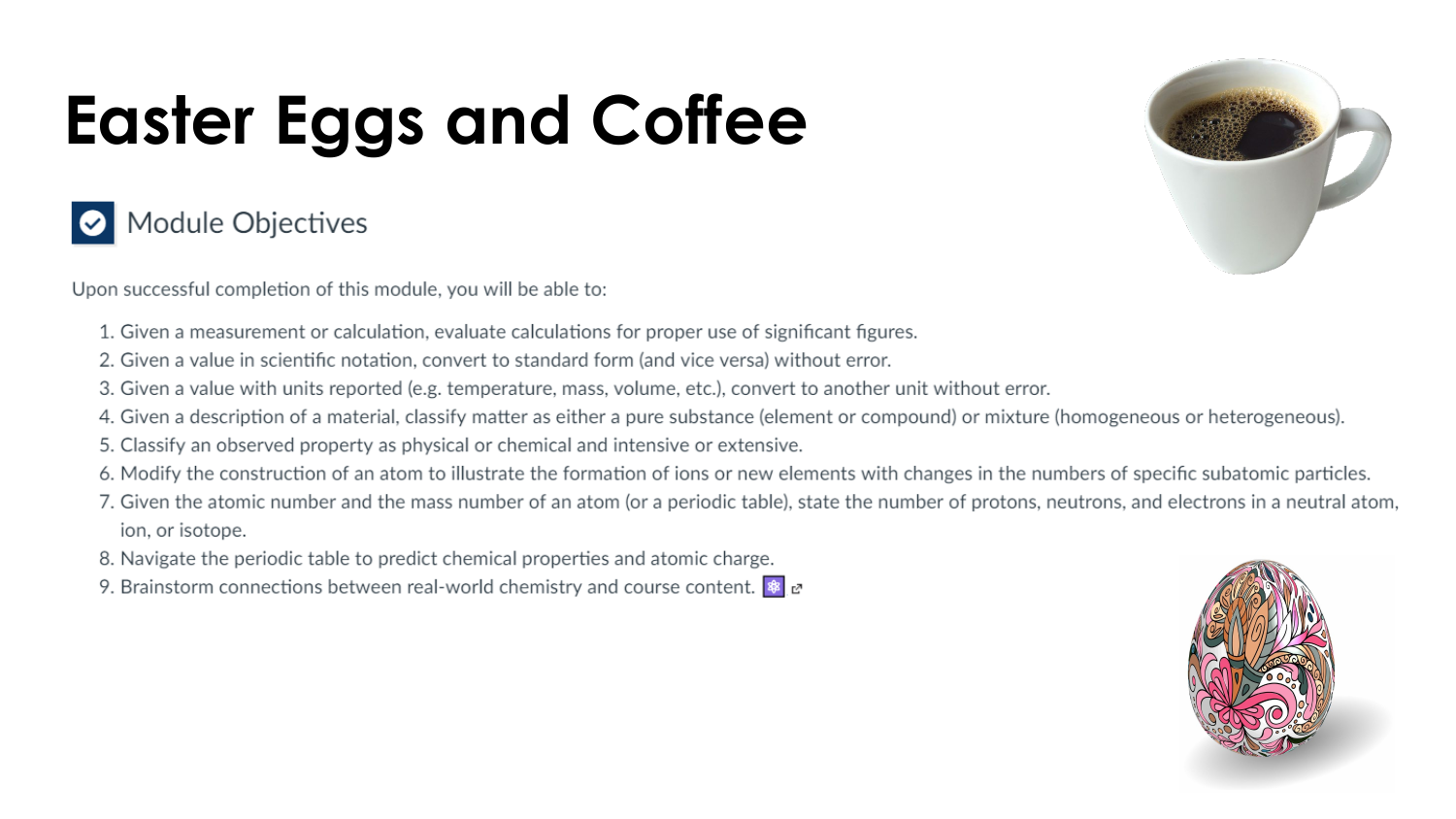### **A Note on the Online Office: Stay Organized**



This Thread is for Module 1. I prepared supplemental slides to support your learning in this module. These slides are not intended to cover all of the concepts covered in the reading and assessed in the homework and guizzes. If there is a topic you want to discuss that is not covered in the slides, don't hesitate to post it here. 8 2

#### Module 1 Supplemental Lecture

**Minimize File Preview** 

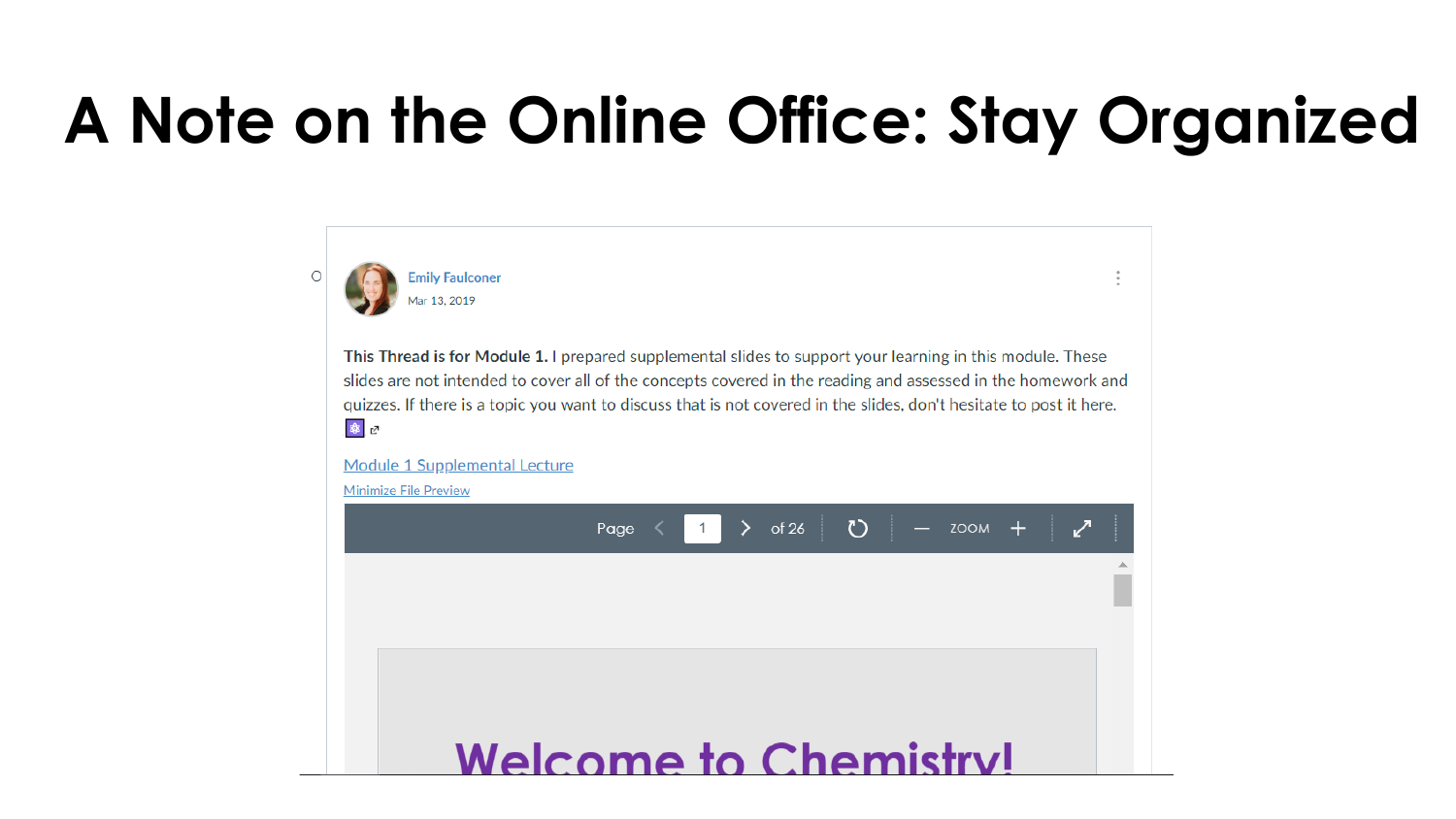## **Put your office hours to use: Teaching**

- Early in the Module: Looking Forward
	- Mini-Lecture
	- Tips for Success
- Any time: One-to-Many Feedback Debrief
	- Cold spots
	- Hot spots

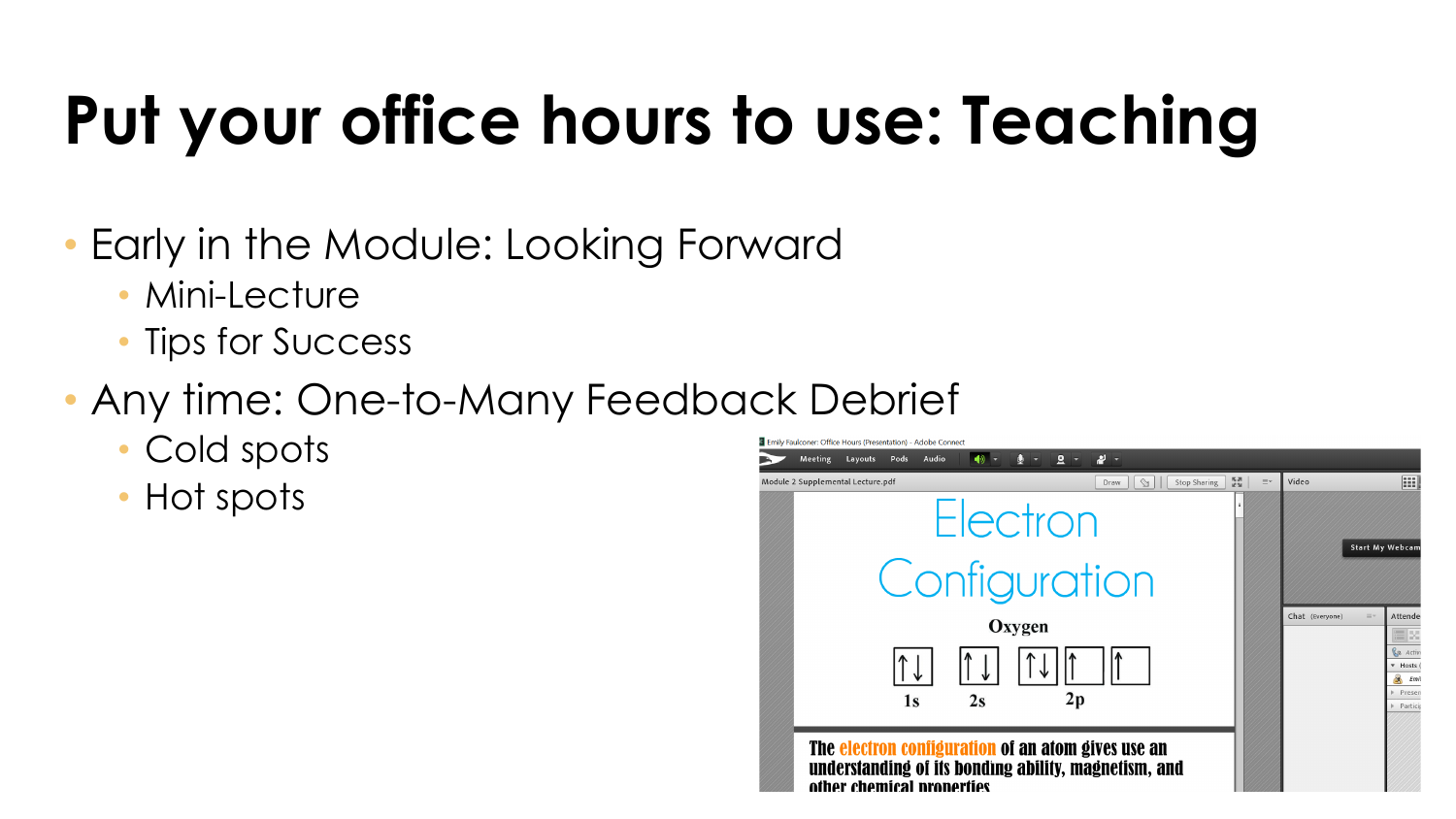### **Put your office hours to use: Practice**

### • Student-centered Minute Activities

Emily Faulconer: Office Hours (Whiteboard) - Adobe Connect

|                                                      | Meeting | $\bullet$<br>Audio<br>Layouts<br>Pods                                                                                                                                            |  |
|------------------------------------------------------|---------|----------------------------------------------------------------------------------------------------------------------------------------------------------------------------------|--|
| 통제<br>Whiteboard 53<br>Stop Sharing<br>$\mathscr{A}$ |         |                                                                                                                                                                                  |  |
|                                                      |         | How many grams of carbon dioxide are produced if 20.00g of butane (C4H10) is burned in excess oxygen?<br>Unabalanced equation: C <sub>4</sub> H10(g) + O2(g) --> CO2(g) + H2O(g) |  |
| 亩                                                    |         |                                                                                                                                                                                  |  |
| ידי                                                  |         |                                                                                                                                                                                  |  |
|                                                      |         |                                                                                                                                                                                  |  |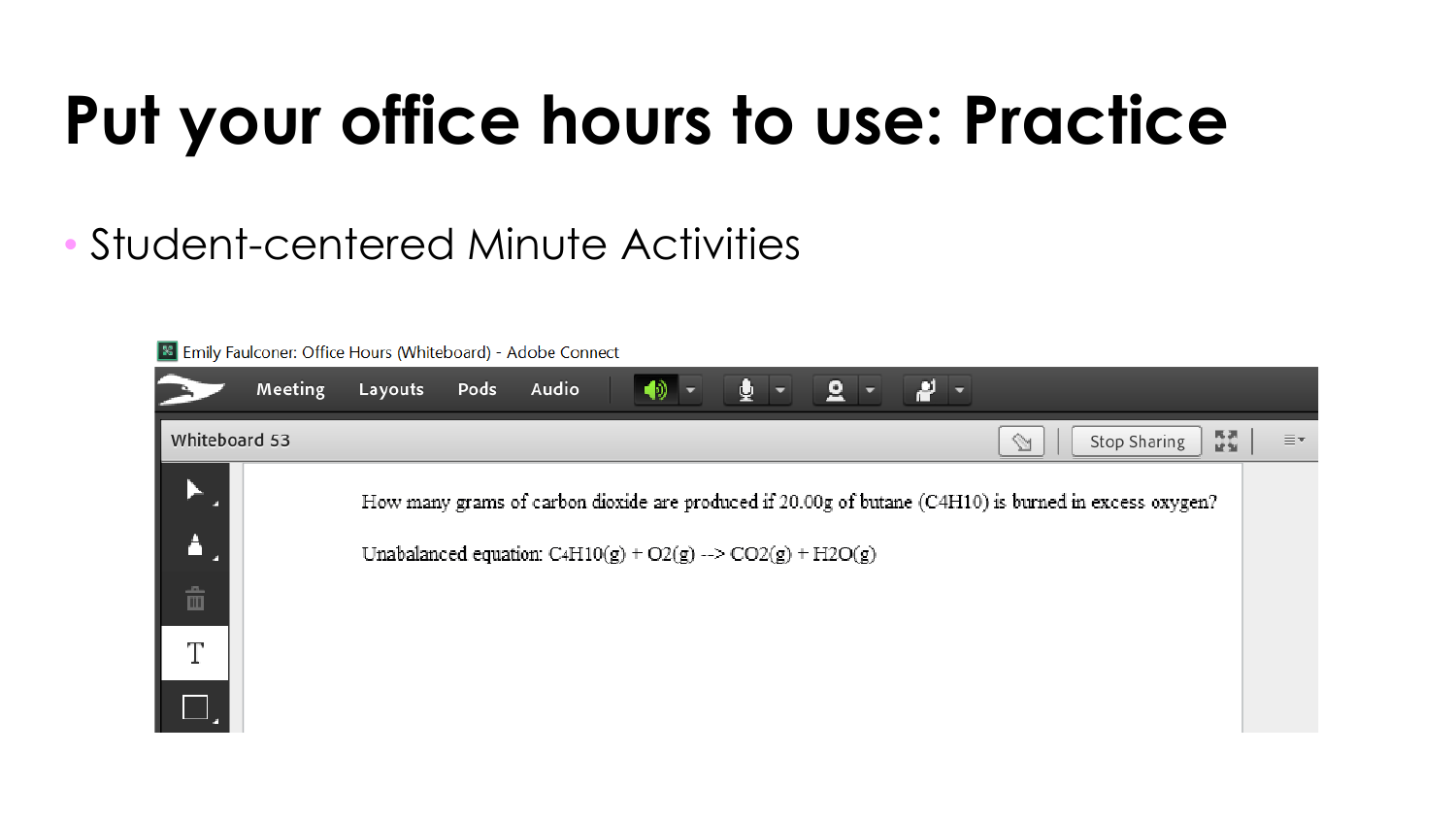### **Put your office hours to use: Facilitating**